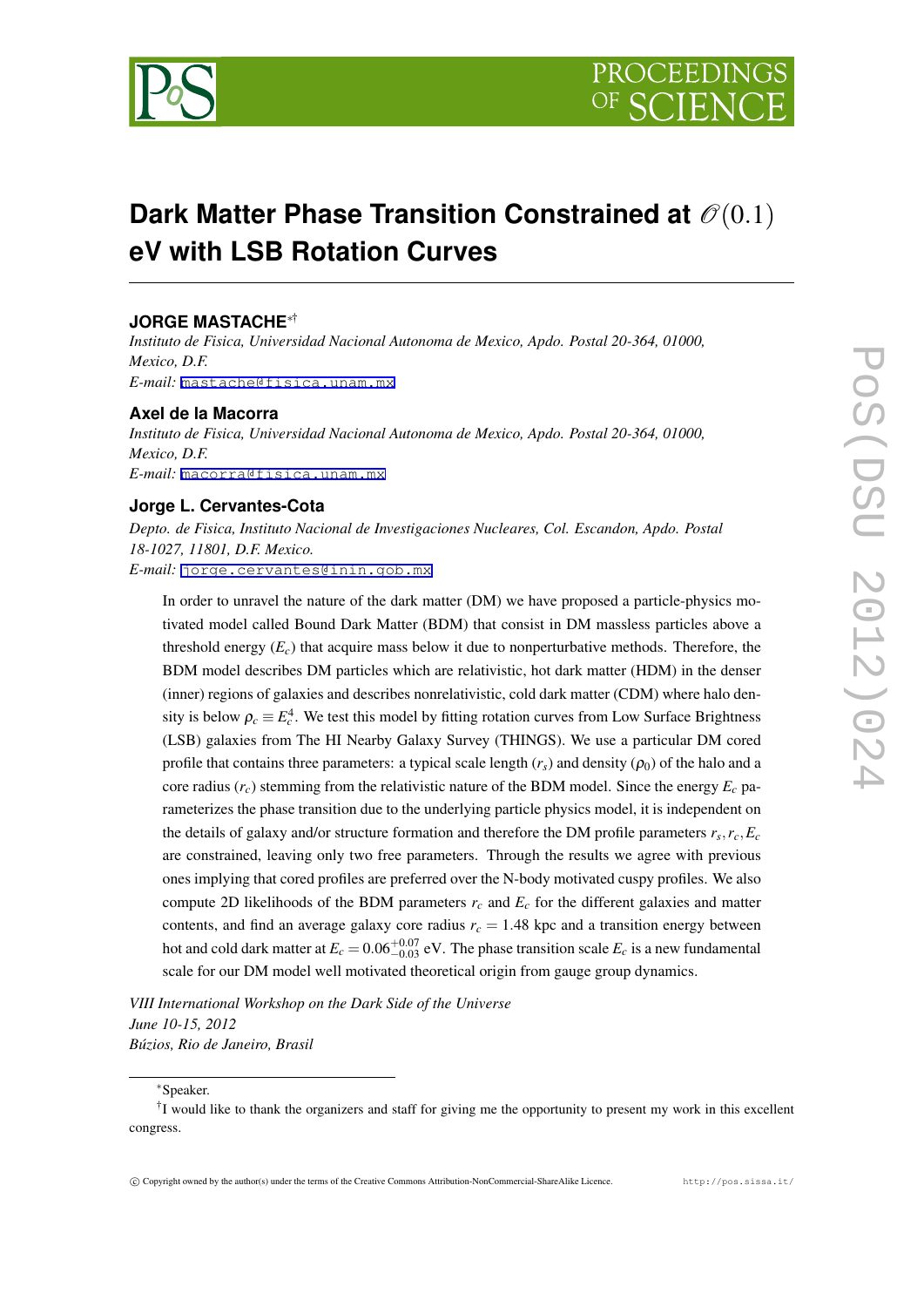## 1. Introduction

It has been known for several decades that the kinematics of disc galaxies exhibit a mass discrepancy  $[1 - 3]$  $[1 - 3]$  $[1 - 3]$  $[1 - 3]$ . The distribution of the baryonic components cannot justify the measured circular velocities of the rotation curves  $(RC)[4, 5]$  $(RC)[4, 5]$  $(RC)[4, 5]$  $(RC)[4, 5]$  $(RC)[4, 5]$ . This is usually solved by adding an extra mass component, the dark matter (DM) halo. Understanding the amount and distribution of DM in galaxies has been a major work in several years and more recently  $[4, 6 - 10]$  $[4, 6 - 10]$  $[4, 6 - 10]$  $[4, 6 - 10]$  $[4, 6 - 10]$ . Mass models are fitted to galaxy rotation curves in order to study the systematic properties of halos specially in (dwarf and early type) Low Surface Brightness (LSB) galaxies, because visible matter contributes only a small fraction of the total mass, therefore it is believed they are dominated by DM.

The halo parameters are derived by fitting particular profiles. There are essentially two types of profiles, the ones emerging in cosmological *N*-body simulations of structure formation in the framework of the Λ*CDM* theory [[11](#page-5-0) – [14\]](#page-5-0) that favor cuspy halo profiles, peaked in its inner region. On the other hand, the phenomenological motived cored profiles that challenge the CDM theory furthermore are supported by many observations, such as the Burkert or Pseudo-Isothermal (ISO) profiles [\[15](#page-5-0)].

Cuspy and cored profiles can both be fitted to most LSB rotation curves. The cuspy profiles that do fit to galaxies in many cases give systematically unphysical concentrations (*c*), too high velocities  $V_{200}$  and/or low values for the stellar mass-to-light ratio, as result of its steep rise in the center. On the other hand the cored DM halo provides a very satisfactory fit to the observed data, in particular to the central part for such slowly rising rotation curves and, more generally, superior to that obtained by assuming a NFW profile. It is an aim of this paper to directly test the NFW halo profile, and compare its fits with an alternative framework of the cored halo profiles.

In addition, the recent analysis of the CMB data with measurements of BAO and the Hubble constant reported an excess of the effective number of relativistic degrees of freedom,  $N_{eff}$  = 4*.*6*±*0*.*8, in consistency with Ref. [[16\]](#page-5-0), opening the possibility to have extra nonstandard-model relativistic degrees of freedom, as our BDM particle.

We organized this presentation as follows: In Sec. 2 we explain the particle model and present our BDM profile, which has NFW as a limit at low energies. In Sec. [3](#page-2-0) we describe the galaxy sample considered for the rotation curves study. The different mass models and components (gas, stars, and DM halo) are presented. The results and conclusions are presented in Sec. [4](#page-3-0).

#### 2. Particle Model

Cosmological evolution of gauge groups, similar to QCD, has been studied to understand the nature of dark energy and DM [\[17](#page-5-0), [18](#page-5-0)]. In order to determine the nature of the dark matter particle one of us recently proposed a particle physics model called bound dark matter (BDM) [[19\]](#page-5-0). In this model the fundamental particles have a vanishing masses that acquired mass due to nonperturbative gauge mechanism at a threshold scale *Ec*. The mass of this particles is expected to be at the same order of magnitude as the phase transition scale such that  $m_{BS} = dE_c$  with  $d = O(1)$ being a proportionality constant.

There are two natural places where one may encounter the dark matter transition. One is at early cosmological times and the second place is at the inner regions of galaxies. In the last case, the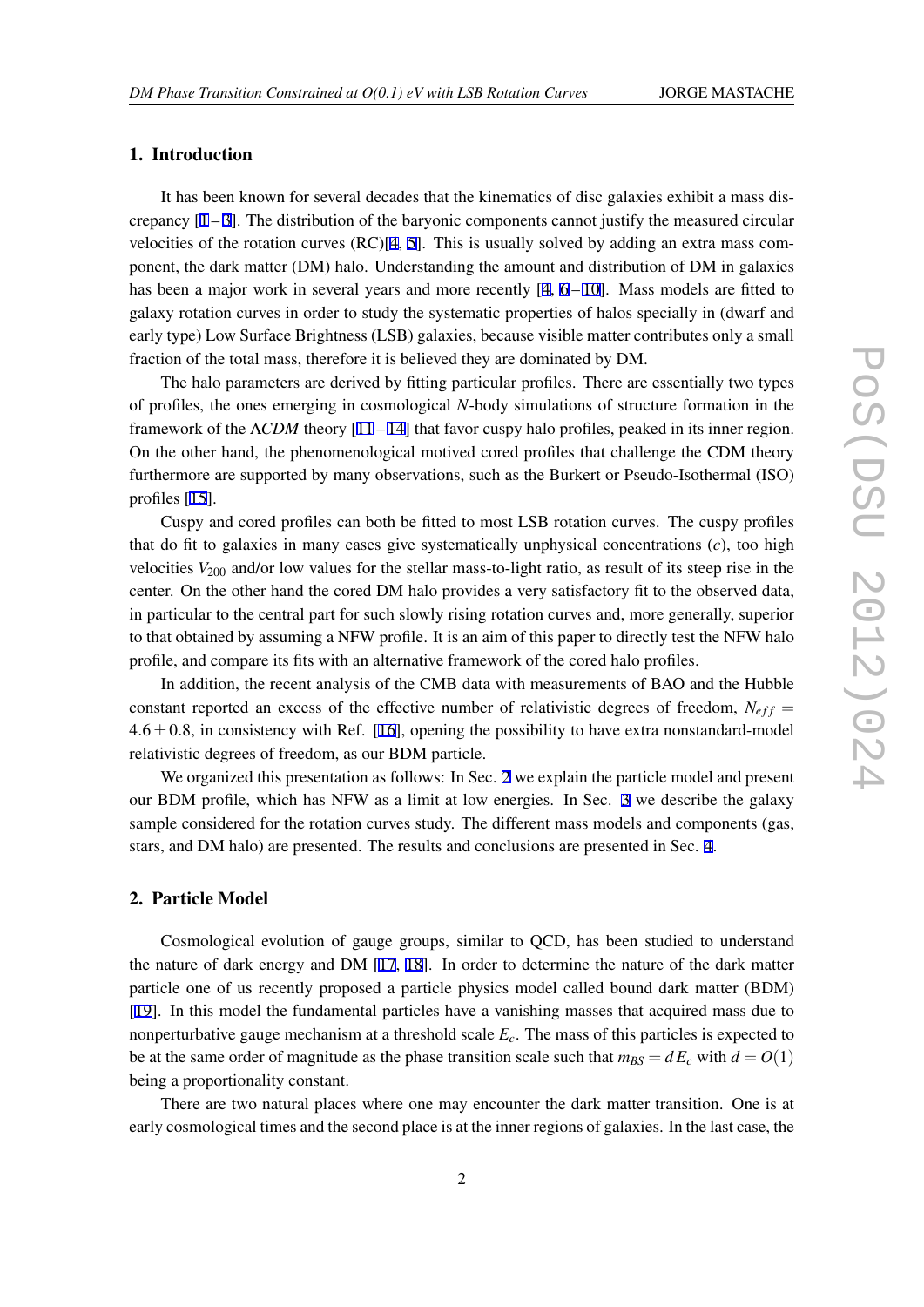<span id="page-2-0"></span>BDM particles at high densities, inner regions, are relativistic, i.e. Hot DM (HDM), but in the outer regions they behave as standard CDM. To realize this idea we match the theoretically mass model with observation using a particular DM cored profile (Eq. 2.1) that contains three parameters: a typical scale length  $(r<sub>s</sub>)$  and density  $(\rho_0)$  of the halo and a core radius  $(r<sub>c</sub>)$  stemming from the relativistic nature of the BDM model. The last parameter  $r_c$  help us to determine if the galaxies prefer cored or cuspy halos such that when  $r_c \neq 0$  implies the existence of a constant central surface density of DM in galaxies and does not depend on which specific cored density profile is assumed. The galactic core density is given by  $\rho_c \equiv E_c^4 = \rho_0 r_s / 2r_c$  and the profile properties will determine the energy scale of the particle physics model.

$$
\rho_{bdm} = \frac{2\rho_c}{\left(1 + \frac{r}{r_c}\right)\left(1 + \frac{r}{r_s}\right)^2},\tag{2.1}
$$

The *E<sup>c</sup>* parameter is a new fundamental scale for the DM which can be theoretically determined using gauge group dynamics, i.e. it is independent of the properties of galaxies, e.g. their luminosity, once the gauge group is known. Our goal here is to analyze the LSB galaxies nevertheless we expect the same results from high-surface brightness (HSB) galaxies. It has been pointed out [\[20](#page-5-0) – [22](#page-5-0)] that basic galaxy parameters as mass, size, baryon-fraction, central density, are not independent from each other but in fact all of them do depend on one parameter that works as a galaxy identifier, it will be interesting if the relation between  $E_c$  and other scale-relations could be found in future works.

However, even though we propose *E<sup>c</sup>* as a new fundamental constant for DM, close related to the mass of our DM particle, and it is important to note that its value is not yet known and we require observational evidence to determine it. The same is true for all masses of the standard model of particles, i.e. their value is not predicted by the standard model and it is the experimental results that fixed them in a consistent manner. We use here the information on galactic rotation curves to determine  $E_c$ . However, the extracting of  $E_c$  does depend not only on the quality of the observational data, the mass models used but also on the choice of DM profile.

#### 3. Mass model

To theoretical fit the observational data, we use The HI Nearby Galaxy Survey (THINGS), which collects high resolution  $HI$ ,  $H_\alpha$  and optical data far enough of the rotation curve, that all the free parameters can be measured [\[23\]](#page-5-0) and can help to distinguish among the different DM profiles. Given these properties it is adequate to test the above-mentioned DM profiles with THINGS, which has been used to test different core/cusp profiles. In the cases where some of the galaxies have already been modeled by other authors, the results tend to agree pretty well.

We studied the rotation curves using BDM, NFW, Burkert and ISO DM profiles, taking into account the contribution from different mass models: i) DM alone; ii) DM and HI disc; and iii) DM, HI disc and the stellar disk.

The kinematics of stars bring a very challenging problem in the analysis, mainly due to the uncertainty of the mass-to-light ratio (ϒ*⋆*) and to its dominant behavior close to the galactic center. Some considerations have been made in order to reduce this uncertainty in the parameters [\[24](#page-5-0), [25\]](#page-5-0),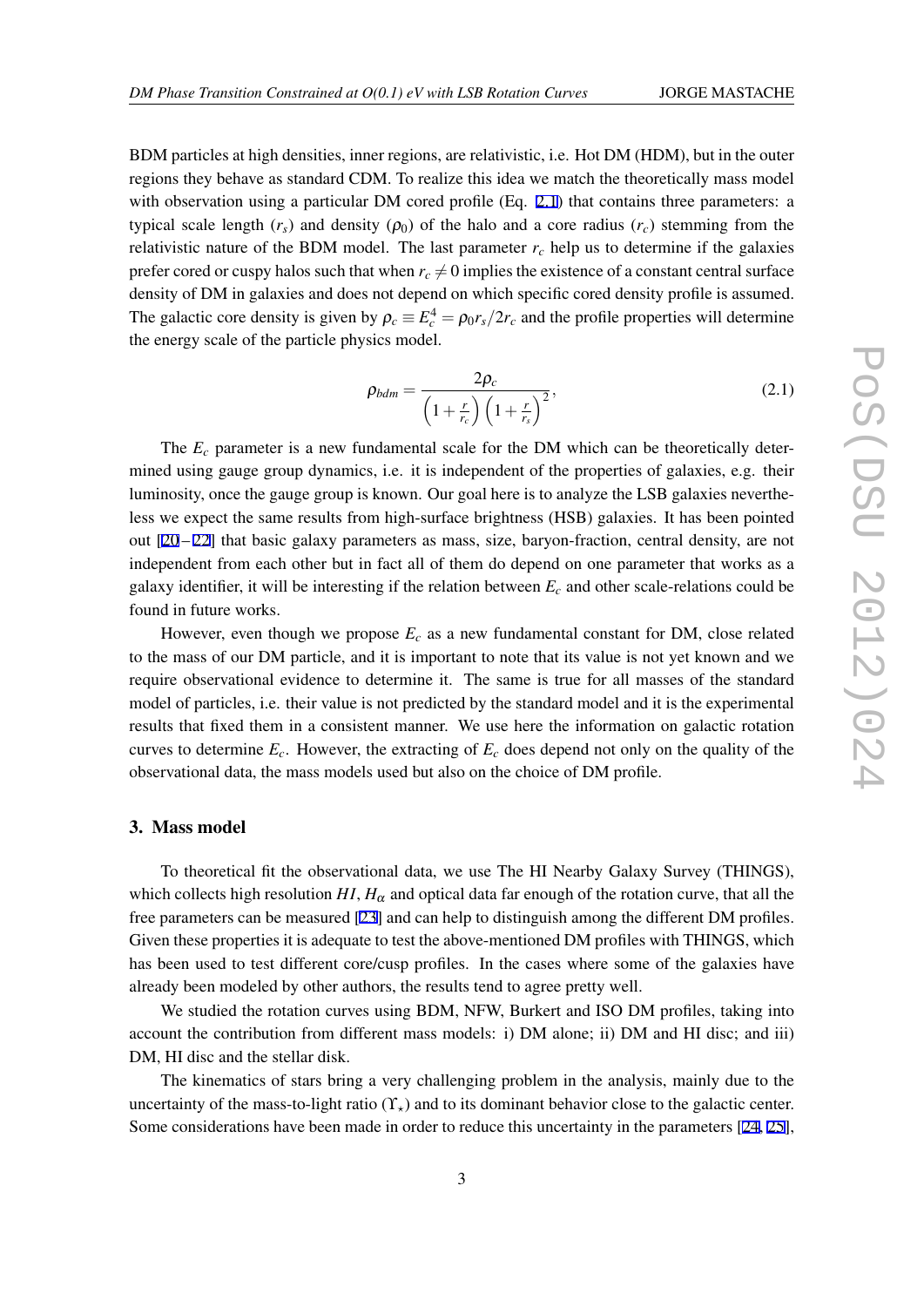<span id="page-3-0"></span>but still the stellar contribution is not well known. In our case we studied three different ϒ*<sup>⋆</sup>* models. In addition to the standard method in which the stellar ϒ*<sup>⋆</sup>* is model-independent, we also modeled their RCs by assuming for the latter quantity the values obtained from the galaxy colors as predicted by spectro-photometric models with a (i) diet-Salpeter or a (ii) Kroupa initial mass function (IMF). The resulting mass models well reproduce the RCs, and the relative halo parameters are derived within a reasonable uncertainty

When considering a Kroupa or diet-Salpeter mass model we compute the rotation curve of the stars from the brightness distribution taking into account that the ϒ*<sup>⋆</sup>* is function of the radius in order to consider the different stars contribution as it depends on the region that we were analyzing. We have not include the contribution of the molecular gas since its surface density is only a few percent of the that of the stars, therefore its contribution is reflected in a small increase in ϒ*<sup>⋆</sup>*

For each of the 17 galaxies studied (D 154, I 2574, N 925, N 2366, N 2403, N 2841, N 2903, N 2976, N 3031, N 3198, N 3521, N 3621, N 4736, N 5055, N 6946, N 7331, and N 7793), we have applied the best-fitting model technique to all of the profiles. It consists in minimizing the  $\chi^2$  in the three dimensions of the parameter space defined by  $(\rho_0, r_0, r_s)$ . Whenever a model independent is considered (Free  $\Upsilon_{\star}$ ) a fourth dimension is added, and when the bulge component is taken into account, a fifth dimension parameter space is considered. The method explained here in better described in [[26\]](#page-5-0).

The most inner part of the data enable us to compute the BDM parameters  $r_c$  and  $E_c$ , both related to the galactic core. We present the  $1\sigma$  and  $2\sigma$  likelihood contour plots of these parameters for the different galaxies and the most realistic (Kroupa) and the upper limit (only DM) mass model. We notice that being  $r_c$  different for each mass model it is consistent within the  $2\sigma$  error for each galaxy.

#### 4. Results

The main result of this study is that DM satisfies the well-defined energy scale  $E_c$ . We obtain the upper limit from the LSB rotation curves that the phase transition energy scale *Ec*, between HDM and CDM for our BDM profile, is at  $E_c = 0.11^{+0.21}_{-0.07}$  eV and a core radius is the order of  $r_c \sim 300$  pc when we consider the halo dark matter as the only mass component. On the other hand, we found an energy  $E_c = 0.06_{-0.03}^{+0.07}$  and a core  $r_c = 1.48$  when considering gas, DM halo, and the minimum contribution of stars (Kroupa). The observed kinematics of Local Group dwarf spheroidal galaxies are consistent with this value but should be confirmed with a larger sample. Moreover, the BDM profile fits equally well or better than other cored profiles and only for a few LSB galaxies our model resembles that of NFW.

It is also interesting to note the coincidence in the magnitude of the sum of neutrino masses with the magnitude of  $E_c$  obtained in this analysis, and how this could open an interesting connection between the generation of DM and neutrinos masses, but this will be presented elsewhere [[27\]](#page-5-0). The magnitude of the energy transition  $E_c$  is of the same order as the upper limit of the total mass of the neutrinos  $\sum m_V < 0.58$  eV(95% CL) from the seven year Wilkinson Microwave Anisotropic Probe (WMAP), Baryon Acoustic Oscillation (BAO), and the Hubble constant (*H*0) [\[28,](#page-5-0) [16](#page-5-0)].

A value of  $E_c$  can be considered as a new scaling law, which remind us the correlation found by other authors [[[29,](#page-5-0) [30\]](#page-5-0)and references there in] that the product of the core radius and the central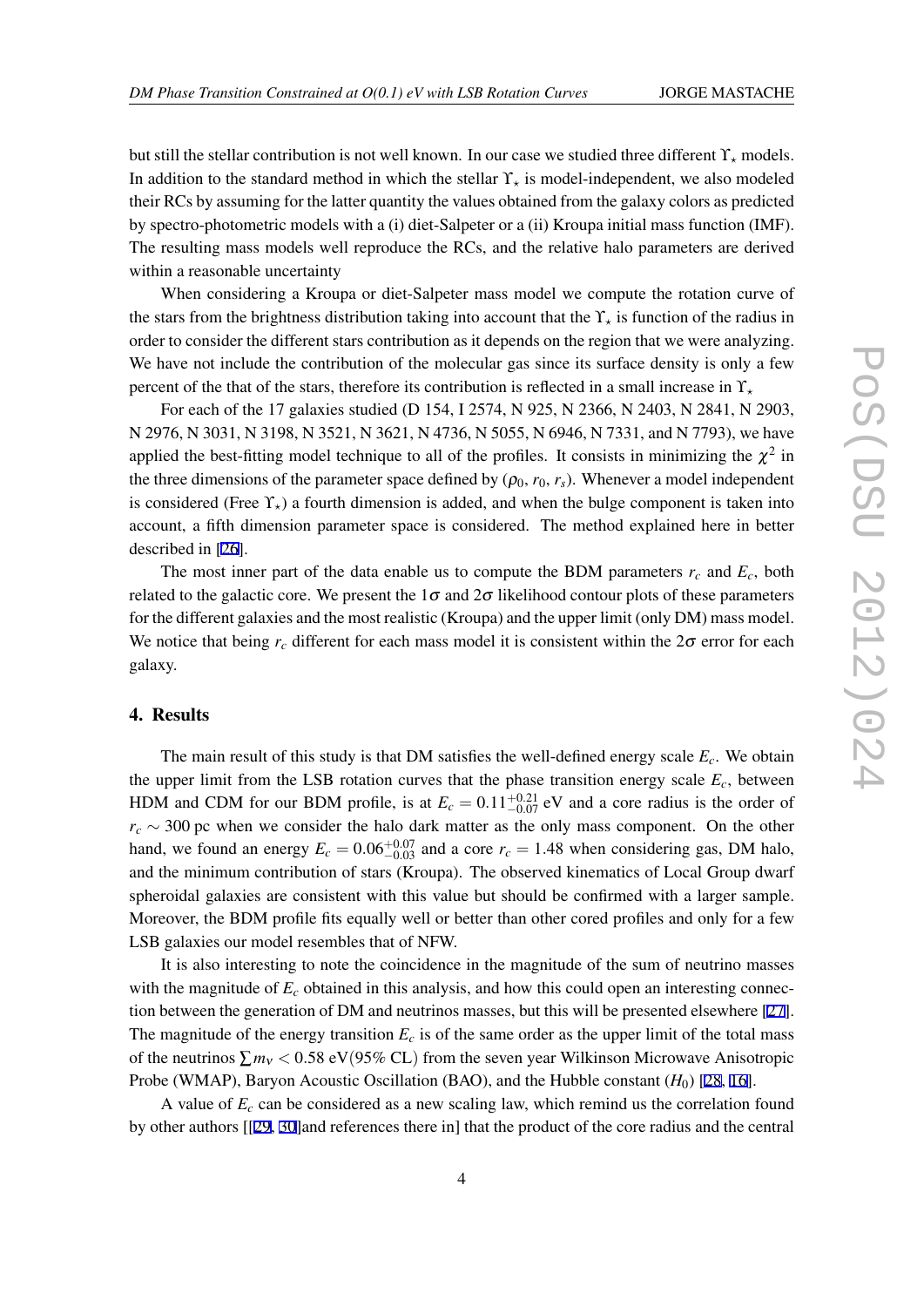

<span id="page-4-0"></span>

Figure 1: We plot the values of  $r_c$  vs  $E_c$  for each galaxy and different mass models. Circles represent galaxies with  $r_c \ll r_s$ , diamond markers are galaxies corresponding  $r_c = r_s$ . In all cases the areas in yellow (light grey) and blue (dark grey) represent the  $1\sigma$  and  $2\sigma$  confidence levels.

density of the halo (for a pseudo-isothermal profile) is nearly constant despise of their luminosity and Hubble type of the galaxy. In which case we extend this conclusion by theoretical explaining the reason why this product remain constant through different galaxies. Nevertheless this remains to be explored. We also confirms the result already claimed by other authors about the shape of the DM halo in the center of LSB galaxies, namely that its density profile is probably closer to an cored profile than to a cuspy profile.

### References

- [1] A. Bosma. *The distribution and kinematics of neutral hydrogen in spiral galaxies of various morphological types*. PhD thesis, PhD Thesis, Groningen Univ., (1978), 1978.
- [2] A. Bosma and P. C. van der Kruit. The local mass-to-light ratio in spiral galaxies. A&A, 79:281–286, nov 1979.
- [3] V.C. Rubin, N. Thonnard, and Jr. Ford, W.K. Rotational properties of 21 SC galaxies with a large range of luminosities and radii, from NGC 4605 R = 4kpc to UGC 2885 R = 122 kpc. *Astrophys.J.*, 238:471, 1980.
- [4] Gianfranco Gentile, Paolo Salucci, Uli Klein, and Gian Luigi Granato. NGC 3741: Dark halo profile from the most extended rotation curve. *Mon.Not.Roy.Astron.Soc.*, 375:199–212, 2007.
- [5] Gianfranco Gentile, Chiara Tonini, and Paolo Salucci. Lambda CDM Halo Density Profiles: Where do actual halos converge to NFW ones? *Astron.Astrophys.*, 467:925–931, 2007.
- [6] Stacy S. McGaugh, Vera C. Rubin, and W.J.G. de Blok. High resolution rotation curves of low surface brightness galaxies: Data. *Astron.J.*, 122:2381–2395, 2001.
- [7] W.J.G. de Blok and A. Bosma. High-resolution rotation curves of low surface brightness galaxies. *Astron.Astrophys.*, 385:816, 2002.
- [8] Gianfranco Gentile, P. Salucci, U. Klein, D. Vergani, and P. Kalberla. The Cored distribution of dark matter in spiral galaxies. *Mon.Not.Roy.Astron.Soc.*, 351:903, 2004.